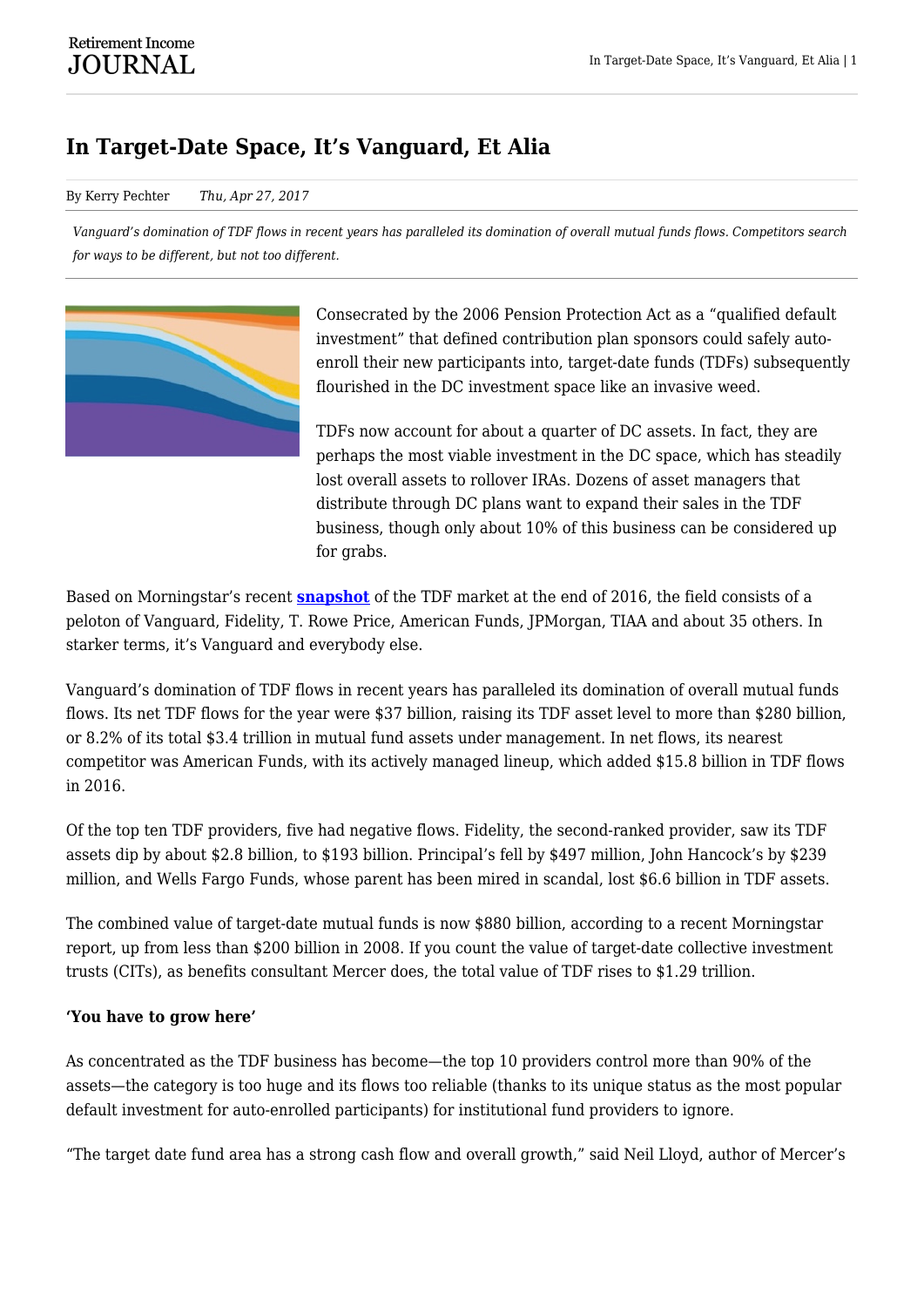new TDF study. "The DC market in general has had negative cash flow overall. So if you're going to grow in the DC space, you have to grow here."

For firms that want to grow their share of the TDF market, the challenge is to be the same as the leaders (in terms of offering a TDF option based on low-cost index funds or exchange traded funds) while trying to differentiate your offering with a different glidepath or asset allocation or transition-to-income option.

"At this stage, you have to do something different to catch anyone's attention," said Jeff Holt, associate director of Morningstar Manager Research. "You can't just copycat someone else. It's hard going but there's a reluctance to give up on it and a lot of incentive to try to figure out something that will make it work."

American Funds has succeeded in creating its own niche in the TDF area, even though its TDF is based on actively managed funds, not the trendier index funds. In March, American Fund TDFs were listed as top performers in several Lipper performance categories. The funds emphasize a shift to income-oriented equities over time, rather than simply reducing equity exposure. Its TDF assets grew by 27% in 2015 and 45% in 2016.

DFA differentiates itself by gradually moving investors to a safe 80% TIPS portfolio at the point of retirement. It entered the market in November 2015 and now has \$323.5 million under management, according to Morningstar, for a growth rate of 1500% in 2016. Another fast grower last year was State Street Global Advisors, which grew 425% to \$1.26 billion.

Even as the competition demands that TDF providers innovate more and devote more resources to their product—no TDF is really a passive investment, since the glidepaths require careful design—they face relentless downward pressure on fees. Eight years ago, the average TDF fee was 103 basis points.

Today, it's 71 basis points, according to Morningstar, ranging from as little as 13 basis points to as much as 119 basis points. On a market-weighted basis, the median fee is only 51 basis points, because Vanguard, at 13 basis points, accounts for such a large market share. If you include TDFs that are CITs, the median actively managed TDF costs 45 to 60 basis points per year and the median passive TDF costs 10 basis points, according to Mercer.

Passively managed TDFs are of course cheaper than actively managed ones. They appeal to plan sponsors because of their ease-of-evaluation as well as their low cost. "The passive solutions have greater simplicity," Mercer's Lloyd told RIJ. "There's less need for oversight. Investment committees don't have to debate the fund management strategy."

Well-publicized class action lawsuits charging plan sponsors with violating their fiduciary obligations to participants by offering funds with "excessive" fees have also driven employers toward indexed TDFs.

"Generally the lawsuits and fear of litigation have caused investors to gravitate to lower cost, and that's naturally index funds," said Morningstar's Holt. "It's not that everyone wants passive funds. The attention to fees take precedence over that."